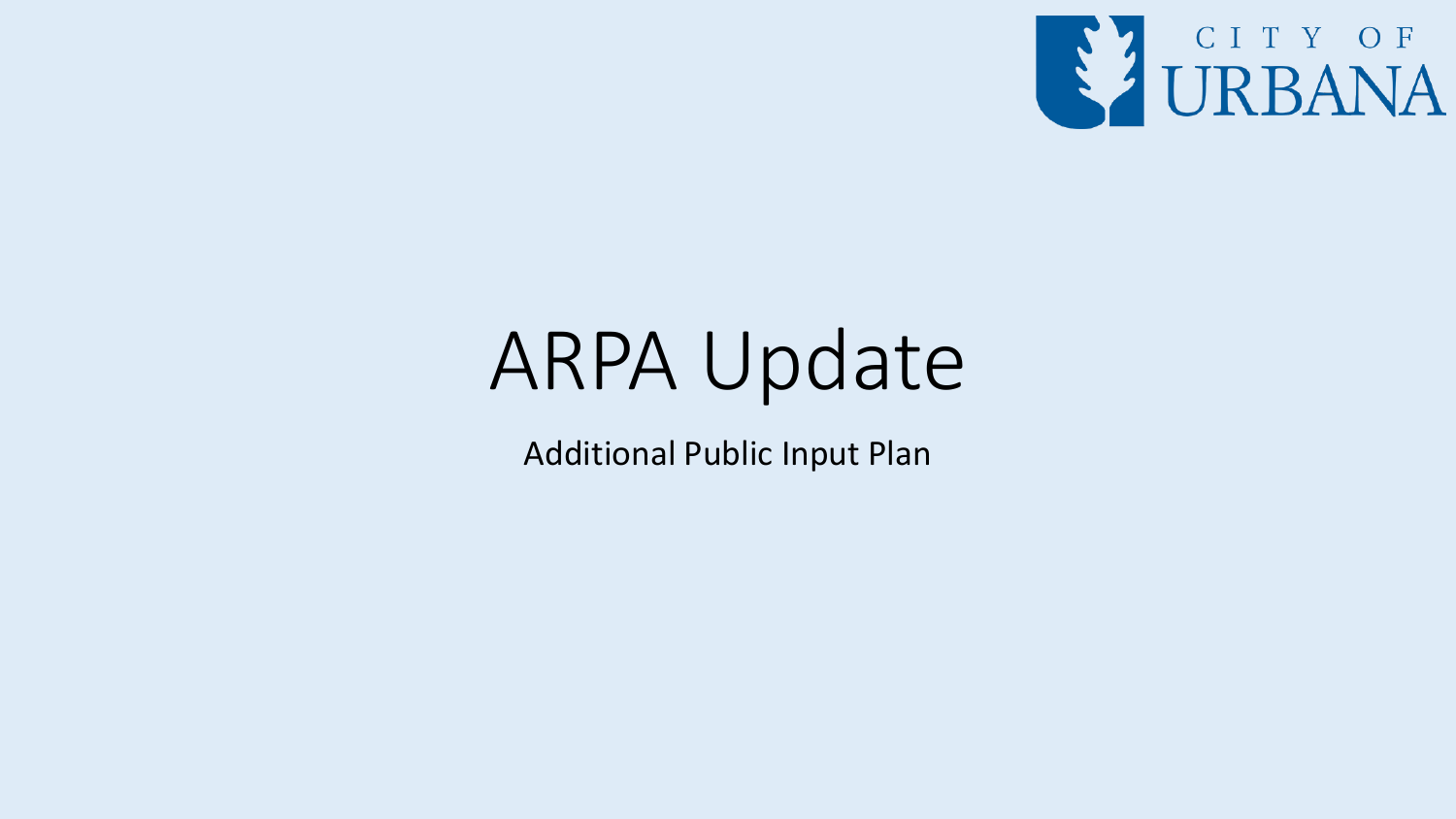### ARPA Management for the City of Urbana

*Draft timeline, October 2021*

#### *Fall 2021 – Spring 2022*

#### Background Research and Synthesis of Priorities

- Learn ARPA regulations
- Compile and summarize existing City priorities according to ARPA framework (incl. plans, budgets, public input)
- Identify gaps in current services and funding (local, state, federal) related to existing priorities
- Work with City to collect additional input from Urbana residents to develop and refine priorities for ARPA funding
- Set up website for ongoing ARPA documentation
- Work with City to finalize priorities eligible for ARPA funding

#### *Spring 2022 – Fall 2022*

### Develop Concept Plan

- Develop overall strategy and goals consistent with identified goals and federal guidance
- Define metrics to measure progress toward goals and evaluate applications for funding
- Draft a Concept Plan that will serve as a comprehensive guide to the City's ARPA strategy, goals, and application process
- Finalize the Concept Plan with the City

| 5/2021  | First round funds dispersed    |
|---------|--------------------------------|
| 9/2021  | <b>CCRPC</b> contract executed |
| 5/2022  | Second round funds dispersed   |
| 12/2024 | Deadline to commit funds       |
| 12/2026 | Deadline to expend funds       |
| 3/2027  | Final reporting due            |
|         |                                |

#### *Fall 2022 – Spring 2027*

#### Implement Plan

- Outreach, education, and applicant recruitment
- Create and maintain online application forms
- Work with applicants to complete/refine/improve applications
- Work with City to process applications and identify opportunities to leverage additional resources
- Work with City to develop and document award selection process
- Create and maintain reporting forms for grantees to document performance toward goals
- Work with grantees on ongoing performance reporting
- Fulfill ongoing reporting requirements of ARPA with Department of Treasury

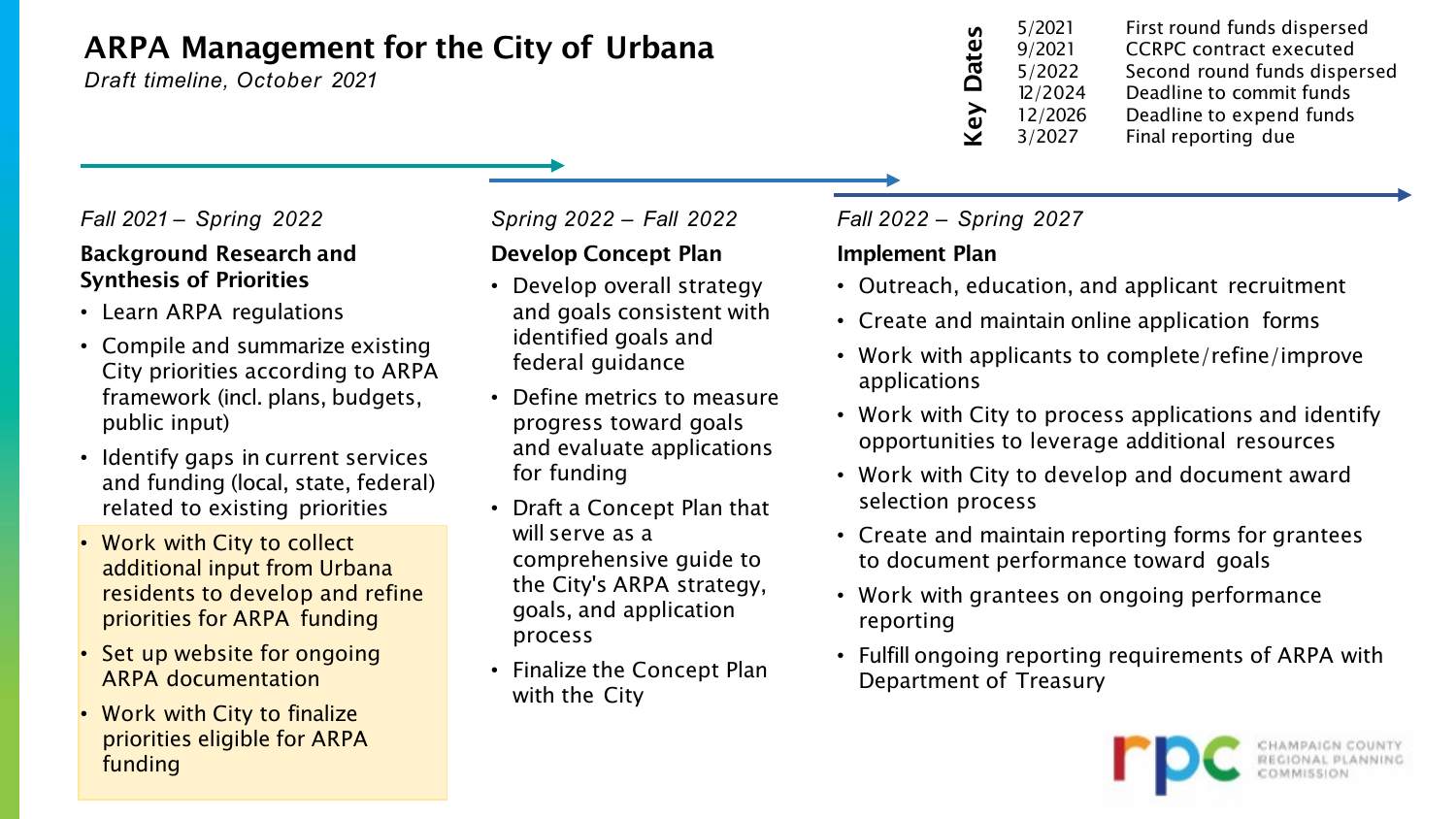

## City Council Participation

### **Significant City Council Meetings concerning ARPA funds**

**Council Meeting 1:** Presentation to Council re existing priorities, service gaps, input. **January 24th**

### **Council Meeting 2**: Presentation to Council re input and final priorities. **Date: Q2 2022**

- As a follow up to Meeting 1, this meeting will present more or less the totality of input *from Council and the public. Survey/New public Input will end early April*
- *This is the conclusion of the input phase and kickoff to the concept plan phase.*

### **Council Meeting 3**: Concept Plan presented to council. **Date: Q3 2022**

• *This meeting will present the concept plan to council for approval and advancement to the soliciting proposals stage (implementation plan).*

### **Council Meeting(s) 4(+):** Reviewing submittals. **Date: Q1 2023**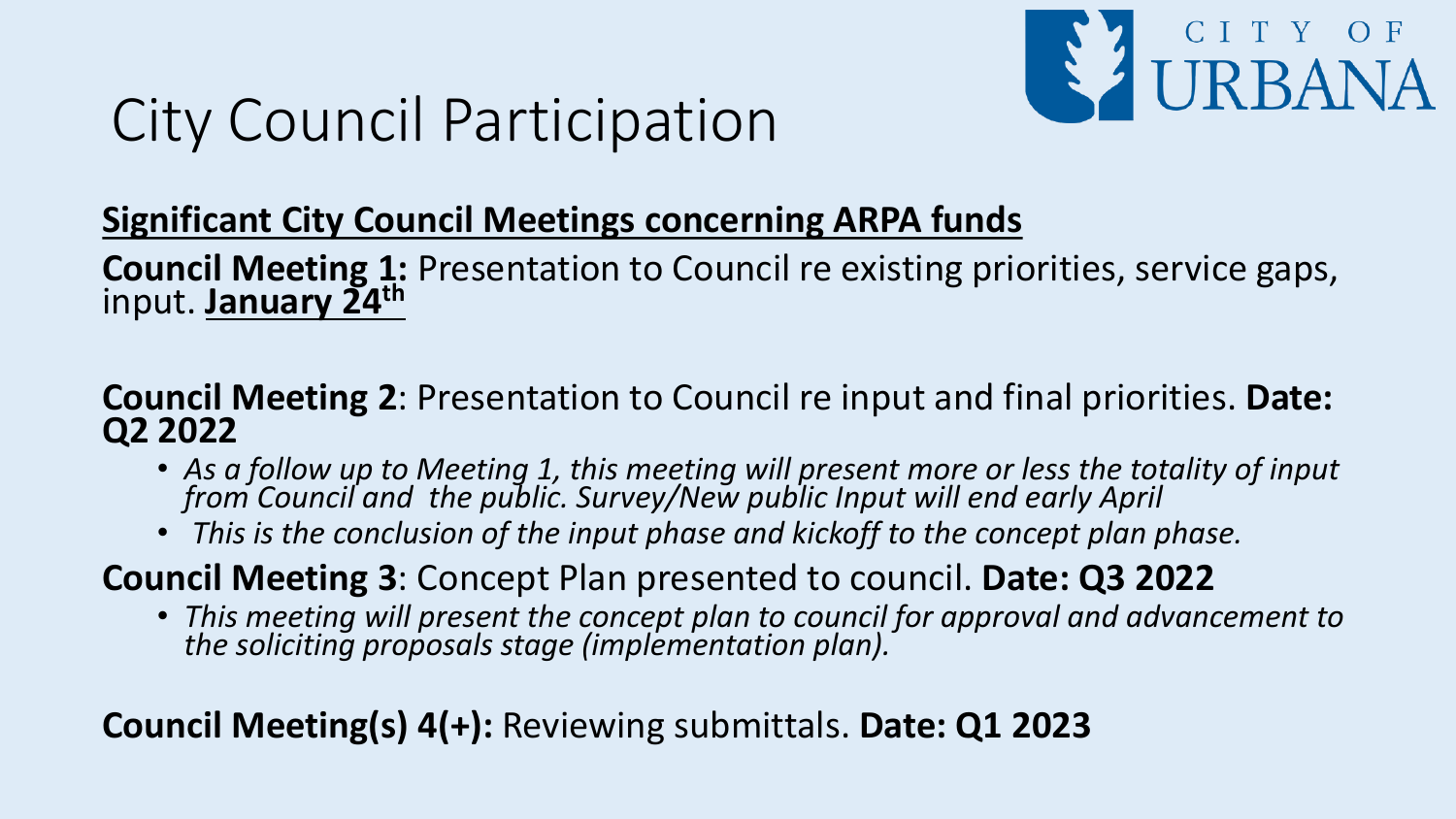## Urbana ARPA Outreach Outline



- 1. Survey (online and paper): March 14 April 11 (4 weeks)
- 2. Public Input at Committee of the Whole and Council Meetings: March 14, March 21, March 28, April 4
- 3. In-Person Meeting for Public Input: Week of April 4
- 4. Website for background information and ongoing documentation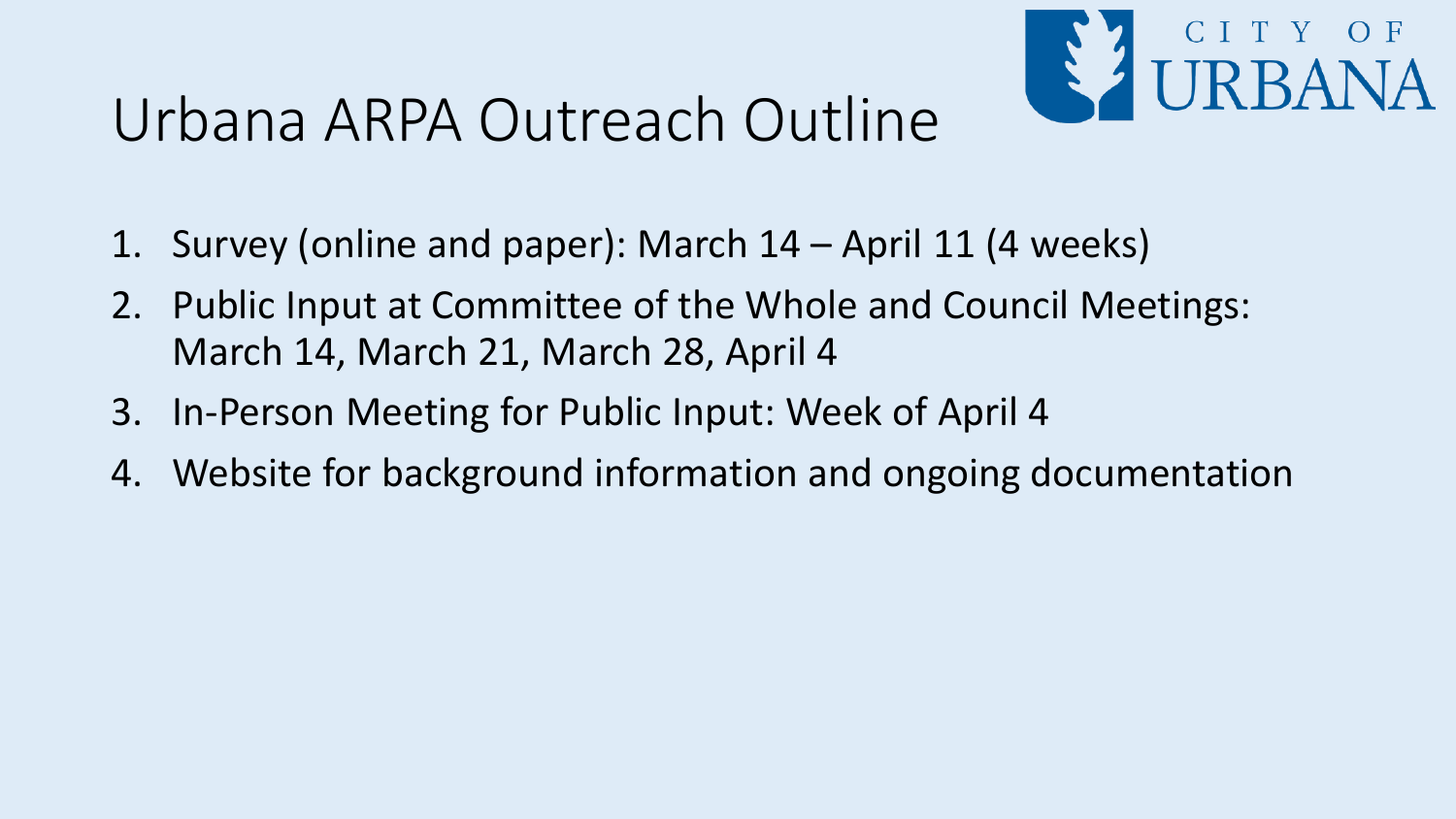

## Urbana ARPA Outreach Outline

|                                                               | <b>Physical Presence</b> |              | <b>Input Format</b>       |              | <b>Time Flexibility</b>         |                           | <b>Minimum</b>                          |
|---------------------------------------------------------------|--------------------------|--------------|---------------------------|--------------|---------------------------------|---------------------------|-----------------------------------------|
|                                                               | $In-$<br>Person          | Virtual      | Written                   | Verbal       | On-<br>Demand                   | Scheduled                 | <b>Technology</b><br><b>Requirement</b> |
| <b>Online</b><br><b>Survey</b>                                |                          | $\mathsf{X}$ | $\mathsf{X}$              |              | $\mathsf{X}$                    |                           | Internet<br>Connected<br><b>Device</b>  |
| <b>Paper</b><br><b>Survey</b>                                 | $\mathsf{X}$             |              | $\mathsf{X}$              |              | $\mathsf{X}$<br>(open<br>hours) |                           | <b>None</b>                             |
| <b>Public Input</b><br>at Council<br><b>Meetings</b>          |                          | $\mathsf{X}$ | $\boldsymbol{X}$          | $\mathsf{X}$ |                                 | $\boldsymbol{\mathsf{X}}$ | Phone                                   |
| <b>In-Person</b><br><b>Meeting for</b><br><b>Public Input</b> | $\mathsf{X}$             |              |                           | $\mathsf{X}$ |                                 | $\boldsymbol{X}$          | <b>None</b>                             |
| <b>Website</b>                                                |                          | $\mathsf{X}$ | $\boldsymbol{\mathsf{X}}$ |              | $\sf X$                         |                           | Internet<br>Connected<br><b>Device</b>  |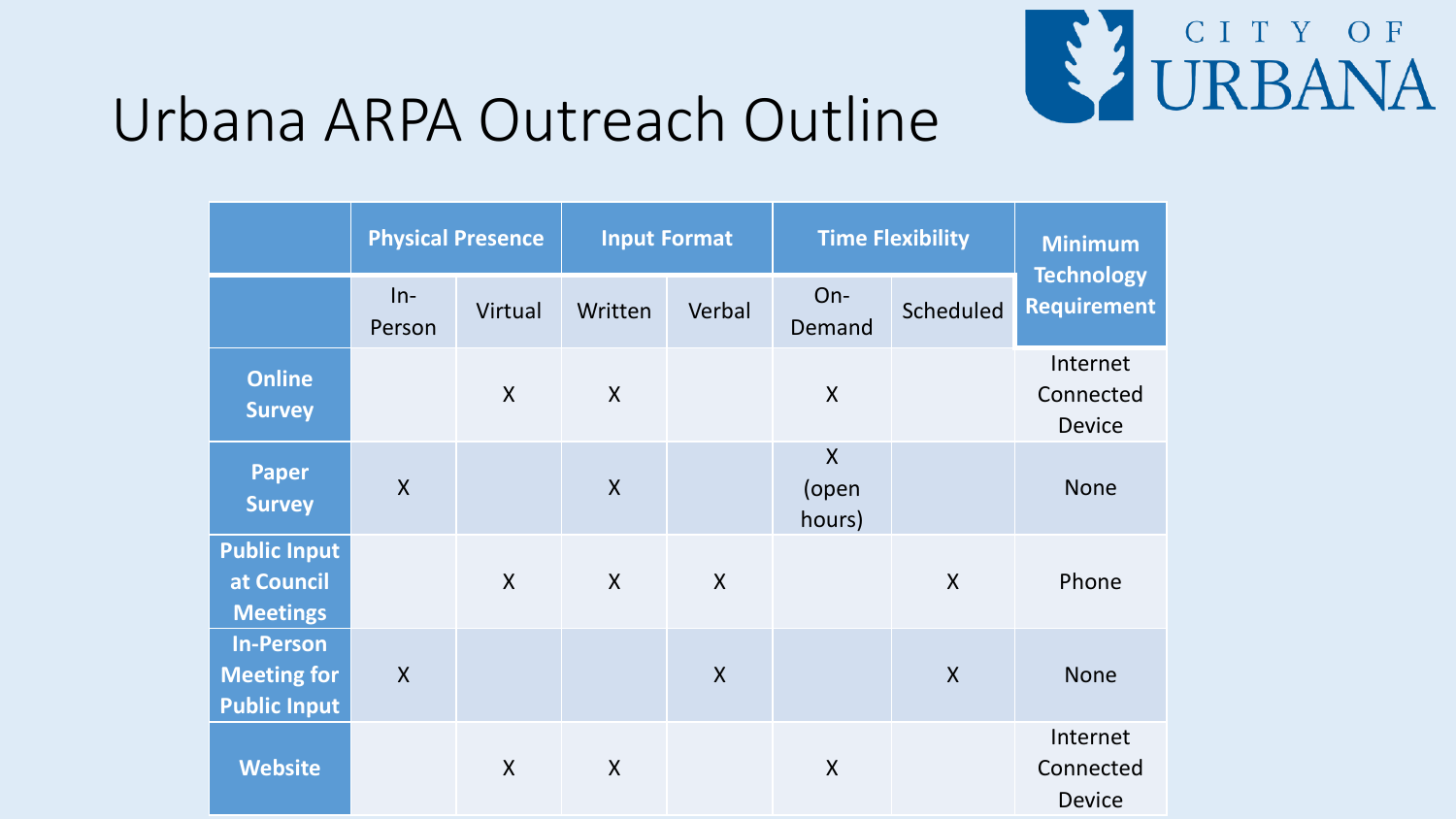

## Survey

- [https://www.surveymonkey.com/r/Preview/?sm=iyB44YLKfoi4Si7tTF](https://www.surveymonkey.com/r/Preview/?sm=iyB44YLKfoi4Si7tTFHCjes37QbCp_2Fm6OtzxaOKEREHKhWAocLEHskMVZuWDkQRH) HCjes37QbCp\_2Fm6OtzxaOKEREHKhWAocLEHskMVZuWDkQRH
	- ADA web compliant
	- Available in four languages: English, Spanish, French, Chinese
	- Live Date of the 14<sup>th</sup>
- Paper Survey
	- City Building
	- Library
	- Township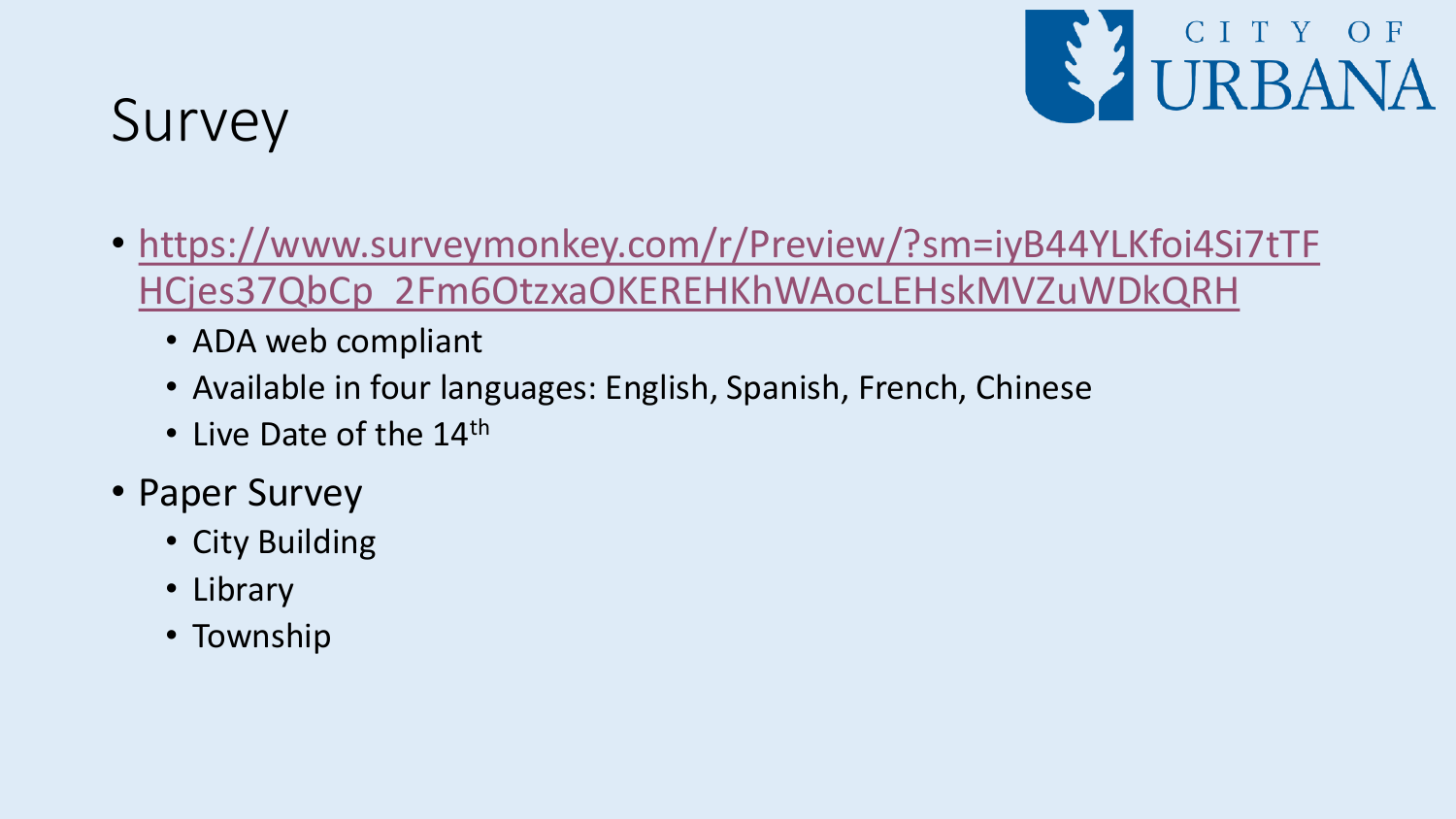

## Listening Sessions

- 30 Minutes of Public Input at four meetings (March 14, March 21, March 28, and April 4), which could be extended by council vote
	- Introduction will recommend that people take the survey
	- Prompts (spoken and on agenda)
		- Given the 5 possible priorities for Use of ARPA funding, what is/are the most important?
		- What is/are the outcome(s) that you would like to see from the use of ARPA funds?
- Tentative: A Discussion Item on the Agenda for each one of these meetings for Council to discuss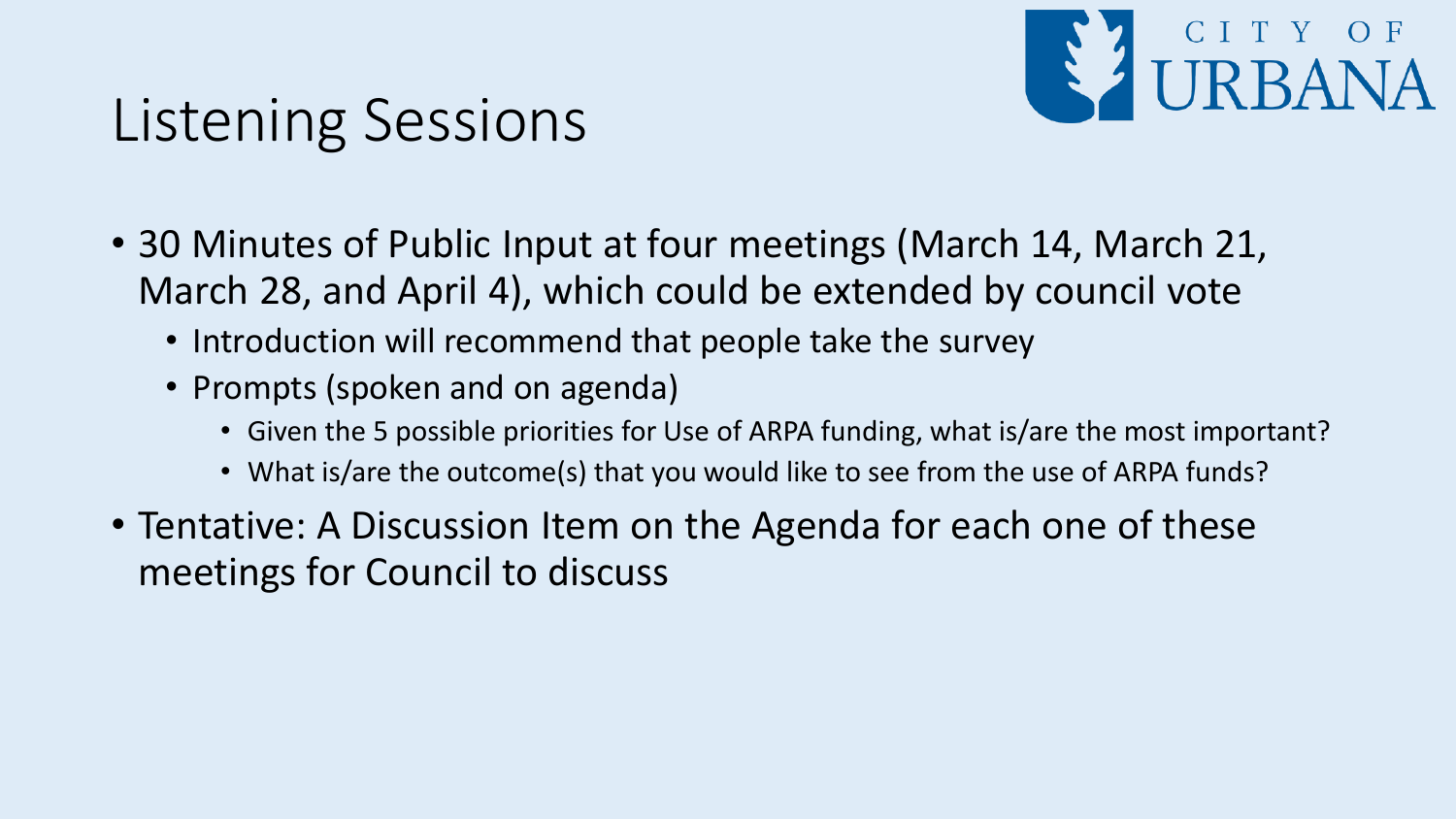

## In-Person Listening Session

- Short Introduction
- Public Input
	- Facilitated by City Staff
	- Time limited
	- Prompts
- Graphic Recording (not yet confirmed)
- Posters and Paper Surveys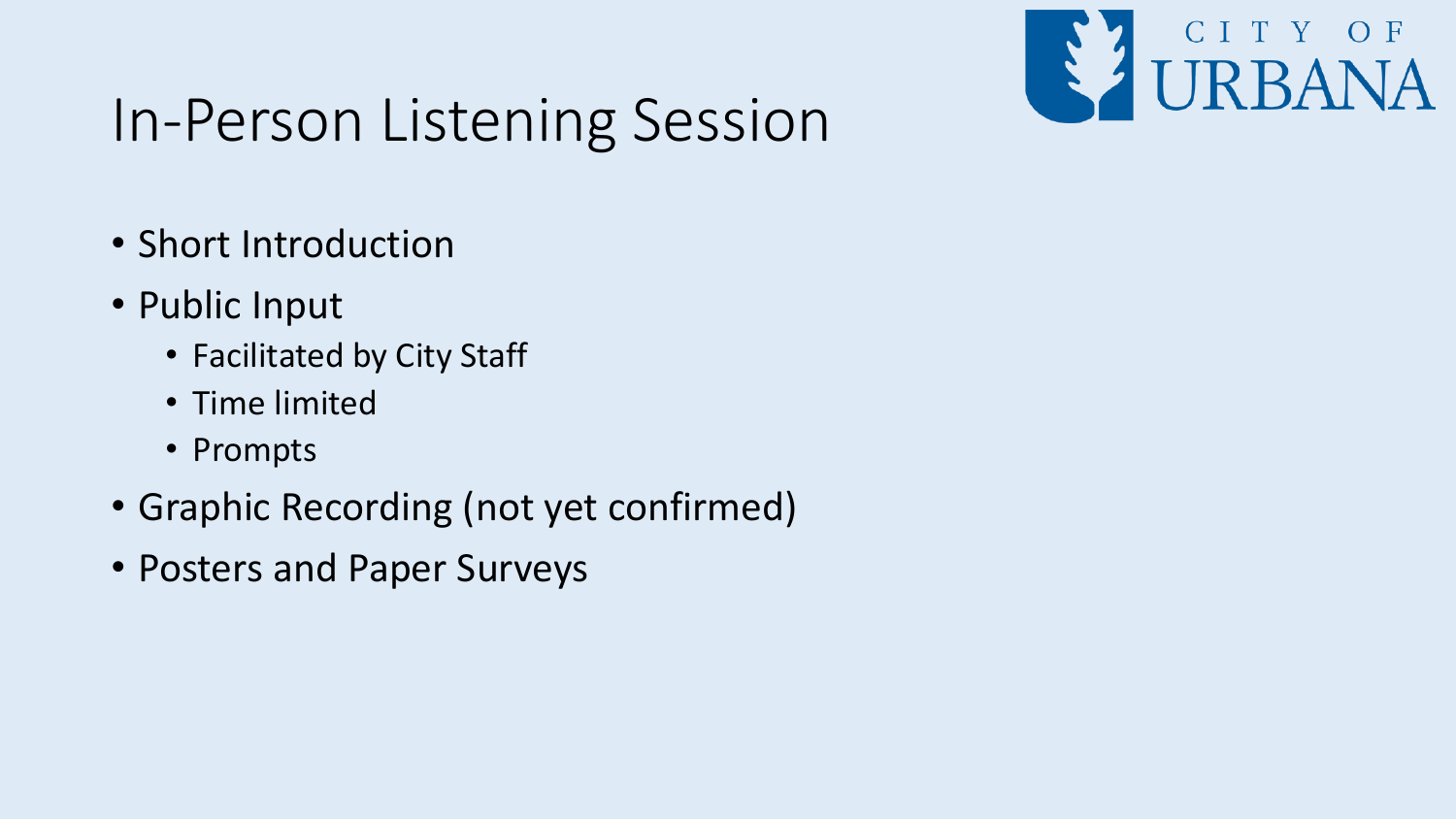

## **Website**

- **<https://ccrpc.gitlab.io/urbana-arpa/>**
- More pages will be added to the website as necessary (e.g. to document the Concept Plan, directions for applying for funding, reporting documentation, etc.)